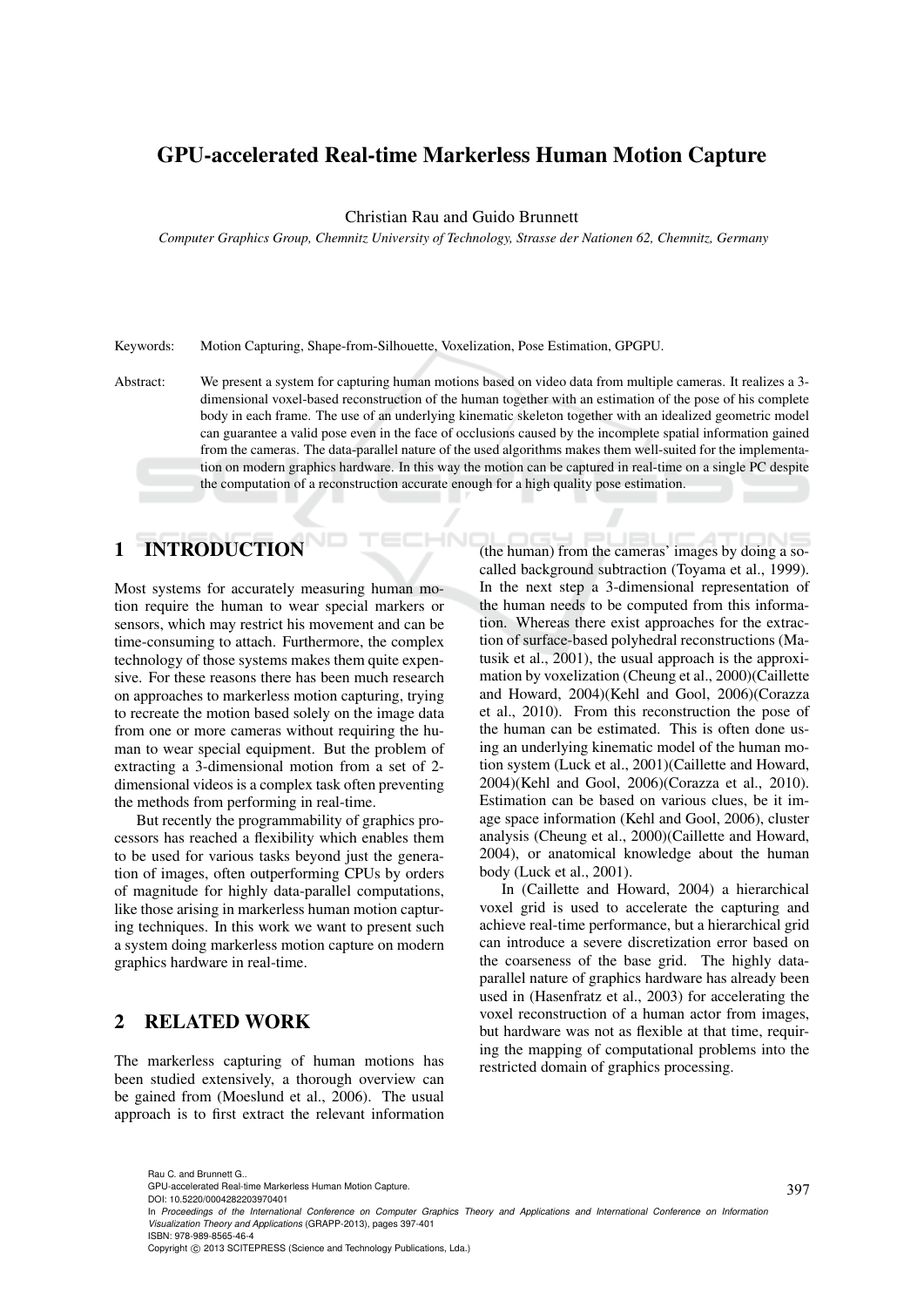#### 3 3D SHAPE RECONSTRUCTION

In a first step the relevant information, in this case the captured human, has to be extracted from the individual camera images by background subtraction. This results in a binary silhouette image with each pixel marked as either belonging to the human or to the irrelevant background. In this work we employ the technique presented in (Cheung et al., 2000).

Once the silhouette images for the current frame have been computed successfully, they are used to reconstruct a 3-dimensional representation of the human. This is achieved by the theoretical concept of the *visual hull*, the largest volume whose projection into the cameras' image planes exactly matches the corresponding silhouettes.

Due to the fact that this visual hull can have an arbitrary shape, it is usually only approximated by discretizing the 3-dimensional space into a finite grid of voxels and finding the subset of voxels that best represents the actual visual hull. This is achieved by projecting each voxel into the image planes of the individual cameras and classifying it as part of the visual hull if its projection intersects the corresponding silhouette image. For checking this intersection the projected voxel area is sampled at a small number of pixels and the whole region is classified based simply on the ratio of silhouette sample pixels to nonsilhouette sample pixels, as in (Cheung et al., 2000). We further simplify the computation of the projected voxel region by representing a voxel with a disk parallel to the image plane, resulting in an easy to sample circular shape, instead of the hexagonal projection resulting from a cubic voxel.

Since we ultimately want to match the reconstructed object to a surface model of the human body (see 4), the further removal of any internal voxels, identified by having all of their respective 6 connected neighbors belonging to the foreground, is an obvious optimization step to reduce the complexity of the following steps.

### 4 POSE ESTIMATION

Based on the 3-dimensional reconstruction of the human his current pose is to be estimated, as represented by the joint angles of a kinematic skeleton. The use of an underlying kinematic skeleton as an abstraction of the human motion system guarantees a valid pose inside the constraints of the human body in each frame.

Unfortunately the visual hull does not carry any topological or semantic information, it need not even be connected due to errors in the background subtrac-

tion or the voxel reconstruction. The usual approach is therefore to match the visual hull to an idealized geometric model of the human body (Cheung et al., 2000)(Caillette and Howard, 2004)(Kehl and Gool, 2006)(Corazza et al., 2010). Due to the human body mainly consisting of tubular parts, the simplest geometric model to represent its shape is a set of ellipsoids (Cheung et al., 2000)(Luck et al., 2001)(Caillette and Howard, 2004), assigning each skeleton segment to a corresponding ellipsoid that describes the geometry of the surrounding body part.

So in a first step the ellipsoid model has to realize the current pose of the reconstructed human by adapting it to his current voxel reconstruction. For this classic cluster analysis problem an *Expectation-Maximization* algorithm is a viable approach (Cheung et al., 2000)(Caillette and Howard, 2004):

- 1. Each voxel is assigned to the ellipsoid with the shortest distance to it, resulting in the classification of the voxels into body parts (fig. 1 (a)).
- 2. The ellipsoids' parameters are recomputed using оı a principal component analysis of the assigned voxels, resulting in the ellipsoids adapting to the voxel hull's pose (fig. 1 (b)).

Once the pose of the geometry and the locations of the individual body parts are known, the corresponding kinematic pose can be extracted therefrom. The joint angles are therefore computed using inverse kinematics, with the ellipsoids' center points defining the goals of their corresponding skeleton segments' centers (fig. 1 (c)). The iterative nature of the numeric IK methods profits from the previous frame's skeleton pose already being a good intial value for the estimation of the current frame's pose. Occlusions or errors in the background subtraction may result in ellipsoids not fitted correctly, which should not be used to drive the IK. Therefore, whenever the number of assigned voxels of an ellipsoid does not reach half the average number of assigned voxels over the whole motion, this ellipsoid does not define a goal for its corresponding segment, similar to the measure used in (Caillette and Howard, 2004).

In practice doing a complete IK over the whole skeleton turns out to be not very robust due to the high maneuverability of the root joint. Therefore, the position and orientation of the root is precomputed explicitly based on a few assumptions:

- The line connecting both hip joints always lies in a horizontal plane.
- The horizontal orientation of the root is equal to the horizontal orientation of the upper torso.
- The height of the root above the ground does not change significantly over the whole motion.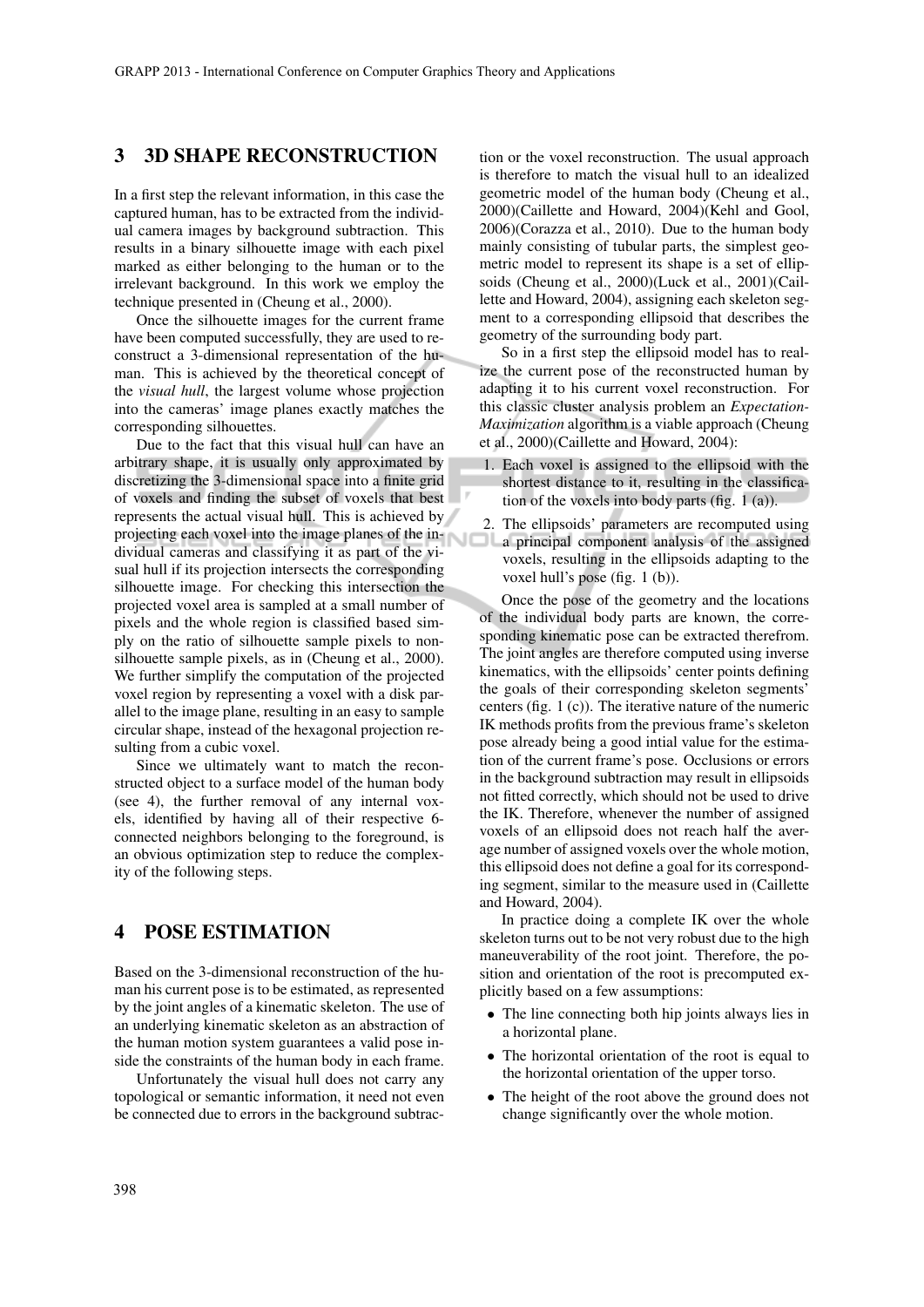

Figure 1: Ellipsoid fitting and IK-based pose estimation: (a) Assign voxels to closest ellipsoids. (b) Recompute ellipsoid parameters based on assigned voxels. (c) Ellipsoid centers as IK targets for corresponding segments.

Based on those assumptions the root orientation can be derived from the line connecting the shoulder joints as a measure for the horizontal orientation of the upper torso and from the up-axis of the torso found by a principal component analysis of all the torso's voxels. Since we don't know the shoulder joints' positions yet, the values from the previous frame are used, based on the frame-to-frame coherence. The position of the root joint can be derived from the direction of the upper legs, given by the corresponding ellipsoids, intersected with a horizontal plane at the hips' height.  $\Box \Box \Box$   $\Box$   $\Box$ TECHI

During the whole pose estimation process we make heavy use of the frame-to-frame coherence by requiring the ellipsoid model's and skeleton's pose to match the human's pose of the previous frame. Of course this does not hold for the first frame. Therefore, the skeleton pose and ellipsoid parameters for the first pose have to be determined manually at the beginning. This can be simplified by requiring the human to take a certain reference pose. But in addition to a proper initialization we also need to correct the ellipsoid model each frame by readapting it to the computed kinematic pose. Otherwise the ellipsoids would tend to degenerate over the course of the motion, especially in the presence of incorrectly assigned ellipsoids.

#### 5 GPU IMPLEMENTATION

The high data-parallel nature of the used algorithms makes them well suited for being implemented on modern many-core architectures, in particular modern programmable graphics accelerators (GPUs). In this way they can be accelerated up to real-time performance even for very detailed voxel grids.

The background subtraction transforming the camera images into the binary silhouette images is a standard image processing task done independently for each pixel and requiring no synchronization between individual pixels, which makes it well suited for being implemented on the GPU. One might think about incorporating the background subtraction directly into the voxel's foreground test and thus performing it for each sample pixel of each voxel instead of each image pixel. But in practice this approach performs less efficiently, especially for larger voxel grids where the number of sample pixels is much larger than the number of image pixels, which makes the increased complexity of the voxel foreground test hide any possible gain from the omission of the background subtraction step.

The voxels' foreground test can also be invoked independently for each individual voxel. In this case we assign one thread to each voxel of the grid. This utilizes the GPU's resources sufficiently and since this thread performs a silhouette test for each individual sample pixel and each camera, its computational complexity is still high enough to hide memory latencies. The silhouette test of the sample pixels in turn profits from the GPU's texturing hardware optimized for 2 dimensional memory access. After the internal voxels have been marked as background in a following step, we finally have the boolean foreground flags of each individual voxel of the whole grid. In order for the next steps to concentrate on the relevant data only, the voxel grid needs to be compacted into a list of only the foreground voxels. This is a standard stream compaction problem often arising as part of data-parallel algorithms and can be solved efficiently by a parallel prefix sum to compute the foreground voxels' list indices (Sengupta et al., 2008), followed by a scattering step realizing the actual compaction. Since the position of a voxel is uniquely encoded in its position inside the grid and the grid resolution of each dimension does not need to be larger than 256 in practice, each foreground voxel can be compactly represented with a single 32-bit value, leaving one byte for additional state.

The expectation step of the ellipsoid fitting can again be parallelized easily without the need for synchronization by assigning a single thread to each individual foreground voxel. Since this thread computes the distance of the voxel to each ellipsoid, it again has a high computational complexity compared to a small number of memory accesses, requiring only a single load and store from/to global off-chip memory that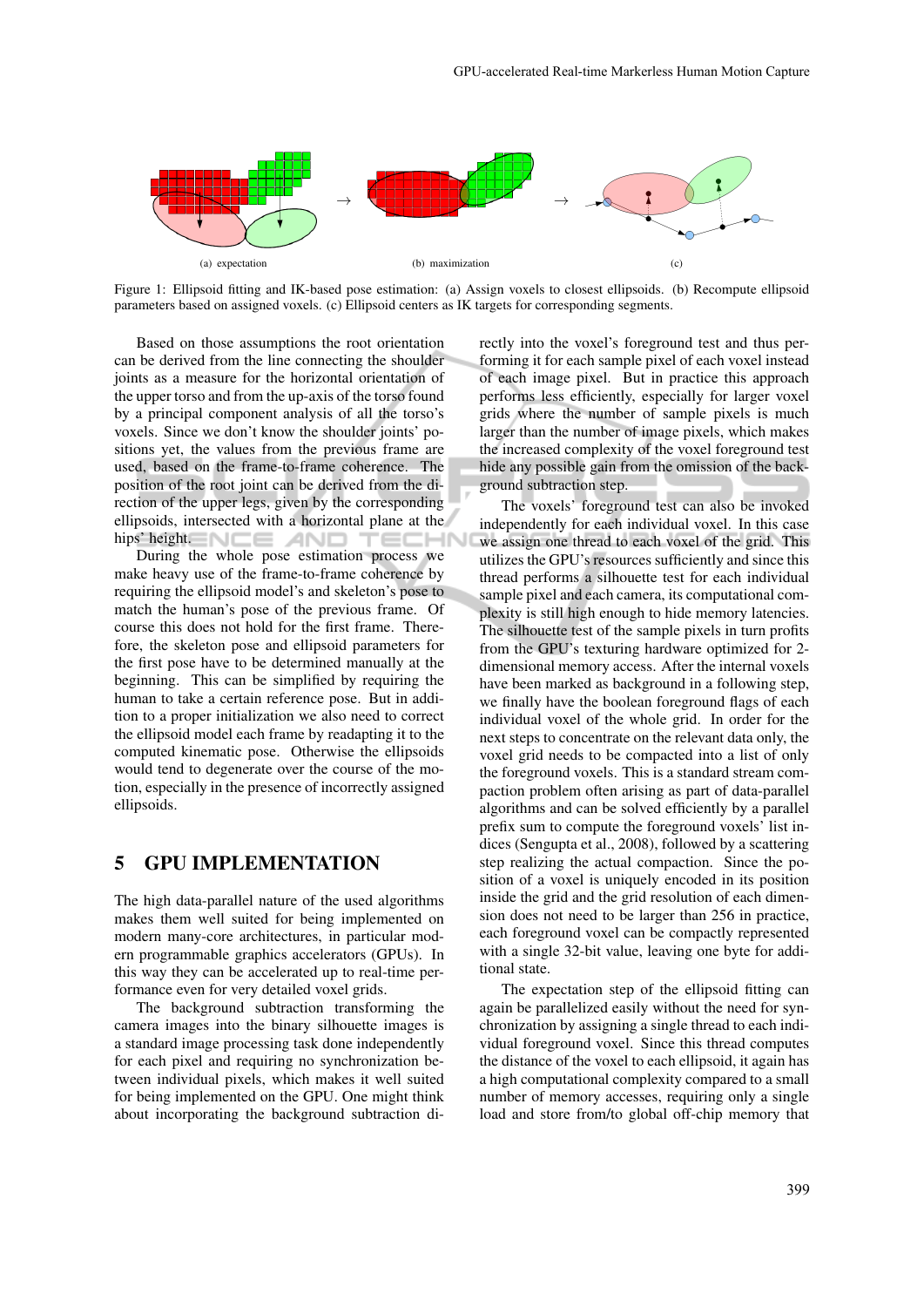

Figure 2: Workflow of the motion capturing process for a single frame.

can be coalesced between multiple threads for maximum memory throughput. The ID of the nearest ellipsoid can thereby be stored compactly in the vacant byte of the 32-bit voxel state.

In order for the ellipsoids' means and covariance matrices needed for the maximization step to be accumulated efficiently, we first sort the voxels based on the IDs of their nearest ellipsoids. This can be achieved efficiently using a parallel bucket sort (Satish et al., 2009), since the number of ellipsoids is very small (15 in our case). The actual accumulation of the means and covariances can then be implemented as a segmented reduction as a modification of the segmented prefix sum, computing the data for each ellipsoid (segment). The only problem with this approach is the quite large amount of shared on-chip memory required by the individual means and covariance matrices of the voxels, which slightly reduces the number of resident threads and therefore the utilization of the GPU's resources.

Since the complexity of the final IK-based pose estimation does not depend on the number of voxels but only on the very small number of kinematic joints, it would not profit from a GPU implementation and is therefore still done on the CPU. But since it only needs information about the ellipsoids computed in the previous steps, it is not necessary to retrieve the voxel data from the GPU. And since the voxel data is computed anew each frame based on the silhouette images, the only large data that needs to be copied between CPU and GPU each frame are the cameras' images. But in practice these are usually needed on the GPU for visualizing them, anyway.

#### 6 RESULTS

The workflow of the system for a single frame is depicted in fig. 2. To evaluate the presented motion capturing system we tested it in an artificial scenario, generated by capturing the animation of a virTable 1: Performance of the CPU and GPU based implementations for different voxel grid resolutions.

| grid           |  |  |  |
|----------------|--|--|--|
| <b>CPU FPS</b> |  |  |  |
| <b>GPU FPS</b> |  |  |  |

tual human from 4 different viewpoints and emulating a standard camera setup with an image resolution of  $640\times480$  pixels at 30 Hz per camera. The advantage of using artificial input data is that we know the exact motion from which it was generated and can, therefore, objectively evaluate the quality of the captured motion. The used motion in this case is a 25 second dancing motion which exhibits a large range of different sub-motions. For measuring the error of the capturing, we can simply take the distance between the joint positions in the captured pose and the reference pose for each joint in each frame. This error can further be averaged over all joints and over all frames to gain an overall measure of the capturing quality, lieing between 3 and 4 cm for the tested scenario.

For evaluating the influence of the voxel grid resolution on the capturing quality fig. 3 shows the average joint errors for different voxel grids plotted over the course of the whole motion. It can be seen that an increase of the voxel grid resolution results both in a smaller overall error, as well as a much smoother error curve, eliminating high-frequency errors and thus resulting in a smoother motion. This is a natural consequence of the reconstruction quality's direct dependence on the voxelization's discretization error.

The performance is shown in tab. 1 for both a CPU-based solution tested on an *Intel Core i7* with 3.4 GHz and the proposed GPU-based solution tested on an *NVIDIA GeForce GTX 580* (implemented with *OpenCL*). It can be seen that the GPU implementation realizes motion capturing in real-time up to a maximum voxel grid resolution of  $256<sup>3</sup>$  voxels.